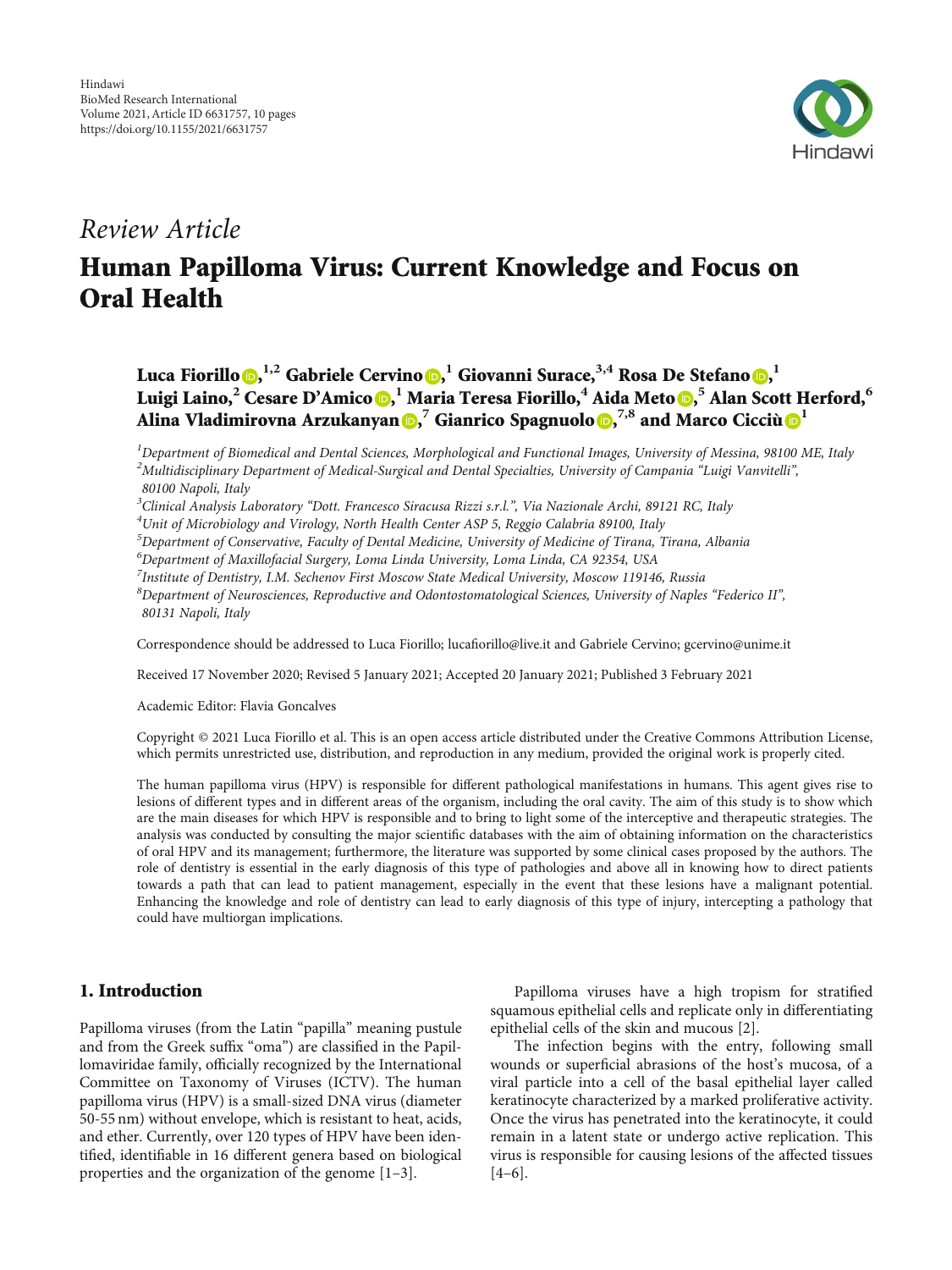Cancer of the uterine cervix, whose incidence is about 600,000 new cases every year with rates of 40 cases per 100,000 women in some geographic areas at higher risk such as Central America, South America, and Africa, is the first tumor recognized by the World Health Organization with infectious etiology. The etiological agent is the human papillomavirus responsible for most sexually transmitted diseases. It is estimated that about 75% of women will contract an HPV infection in their lifetime, but only a small percentage of these infections will become persistent and may lead to cell atypia up to the development of carcinoma. The role of the virus in oral carcinogenesis is highly controversial, but it is now believed that HPV infection, in particular HPV 16, is important in the pathogenesis of oropharyngeal cancer; oral carcinoma accounts for more than 90% of all malignant neoplasms of the mouth. It most frequently affects individuals over fifty years of age and males to a greater extent than females in a ratio of about  $2:1$  [[7](#page-7-0)-[10](#page-7-0)].

The HPV involved in skin infections being resistant to heat and drying can be transmitted by means of fomites following prolonged contact with contaminated clothing, unlike the types that infect the genital tract for which sexual transmission prevails as demonstrated by failure to detect the virus in individuals who have not had sexual intercourse. Perinatal transmission in children born to mothers with genital warts is very rare. HPV is a virus that is frequently found in the genitals, and it is through oral intercourse that it passes from the genitals to the mouth. In rare cases, the virus that is localized in some cells of the oral mucosa changes them and transforms them into malignant tumors. However, the high association of patients with oral carcinoma with papilloma virus infection was observed. For this reason, early diagnosis of oral infections becomes essential [\[3](#page-7-0)].

The purpose of this study is to clarify the main features of HPV and its signs, symptoms, and management in dentistry.

#### 2. Materials and Methods

Data collection for this scientific article was conducted using different search engines: PubMed, Scopus, and Web of Science. The aim of the authors was to bring to light what were the main characteristics of this virus and above all the potential risk to the health of patients. The search was carried out in the different scientific databases and with the help of textbooks. This involved screening and analyzing the data independently by the authors. Any doubts and clarifications were subsequently critically evaluated by some expert reviewers (M.C. and L.L.) (Figure [1](#page-2-0)) [[11](#page-7-0)–[26](#page-8-0)].

The narrative review of the literature was also supported by some clinical cases managed by the authors with the aim of giving better visibility to the scientific manuscript, with a particular case also of negative PCR and histological positivity. The analysis of the literature provided a large number of results that were screened and read independently by the authors. The individual manuscripts were evaluated on the basis of the title and abstract, to evaluate a first inclusion (removal of articles that were repeated or not available in English or as full text), and subsequently, they were subjected to reading of the full-text. In this way, it was possible to analyze in detail the individual results and include only those that contained sufficient data to conduct a narrative review.

#### 3. Results

3.1. HPV Classification. The IARC (International Agency for Research on Cancer) in its latest epidemiological classification divides HPV based on their oncogenicity in mankind into the following:

- (i) Group 1: carcinogenic to humans (HPV 16, 18, 31, 33, 35, 39, 45, 51, 56, 58, and 59)
- (ii) Group 2A: probably carcinogenic to humans (HPV 68)
- (iii) Group 2B: possibly carcinogenic to humans (HPV 26, 53, 66, 67, 70, 73, and 82)
- (iv) Group 3: not classifiable as to its carcinogenicity to humans (HPV 6 and 11) (Table [1\)](#page-3-0).

Based on their tropism, papillomaviruses are divided into two broad categories:

Cutaneous HPV is responsible for skin lesions such as common or vulgar warts (these are the most common forms) which are frequently localized in the hands and feet and which manifest themselves in the form of white-greyish or brown flat or raised papules. The genotypes most frequently associated with warts are types 1, 2, 3, 4, and 7. Cutaneous HPV genotypes 5, 8, 9, 12, 14, 15, 17, 19, 20, 47, and 49 are associated with epidermodysplasia Lewandowsky-Lutz verruciform. This is a rare familiar dermatosis, with chronic evolution, characterized by a dissemination of numerous papular and macular elements, which usually appears in childhood and which within 20-30 years of onset can encounter a neoplastic transformation (first bowenoid carcinoma in situ and subsequently squamous cell epithelioma) which manifests itself in the form of flat warts and reddish macules and which can also degenerate into squamous cell carcinomas [[27](#page-8-0), [28\]](#page-8-0).

Mucosal HPV is responsible for benign mucous lesions that mainly include sharp and flat warts that arise in the female and male genitalia, the urethra, the perianal area, and the anus. The genotypes associated with these infections are genotype 6 and genotype 11.

Malignant mucosal lesions were associated with high-risk genotypes and characterized by low-grade (LSIL) or highgrade (HSIL) squamous intraepithelial lesions (SIL) which on the Pap test show characteristic cells with nuclear atypia and perinuclear halo called koilocytes [[29](#page-8-0)–[32](#page-8-0)].

3.2. Diagnostic Methods. The tests available for the laboratory diagnosis of HPV infections, given the lack of effective culture methods, are numerous and differ in applicability on biological material, sensitivity, and specificity. They can be divided into cytological, immunohistochemical, and molecular methods.

Cytology uses the Papanicolaou stain of smears of samples taken from the uterine cervix (Pap test). This technique consists of evaluating any alterations present in HPV-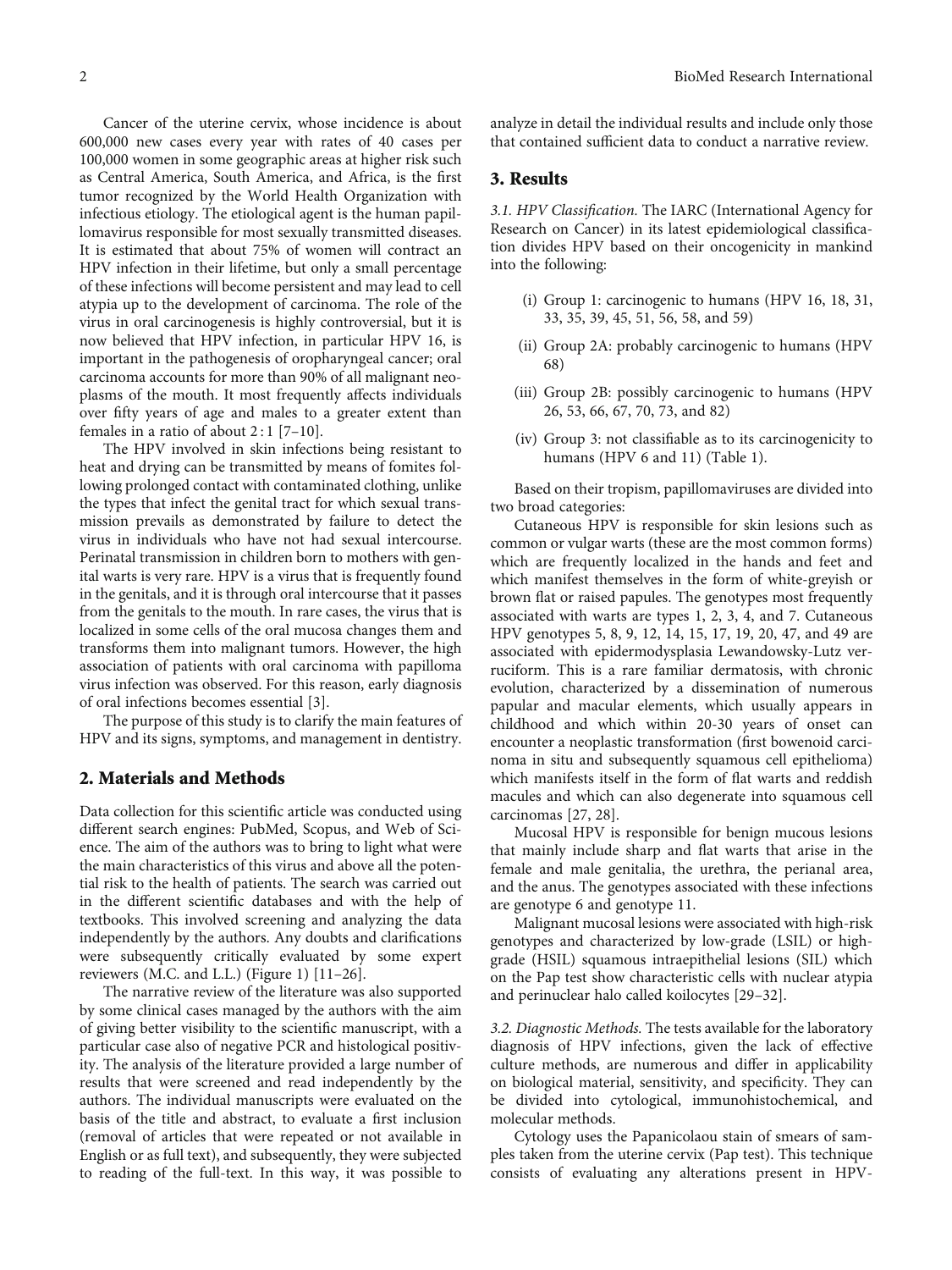<span id="page-2-0"></span>

Figure 1: Identification, screening, and eligibility phase of literature, according to PRISMA.

infected cells. Squamous cell abnormalities are divided into four categories:

- (1) ASC (atypical squamous cells) with the subcategory ASC-US (atypical squamous cells of undetermined significance) which includes cellular alterations suggestive of SIL (intraepithelial squamous lesion) and the ASC-subcategory H (atypical squamous cells) which does not exclude H-SIL (high-grade squamous intraepithelial lesion)
- (2) LGSIL (low-grade squamous intraepithelial lesion) and low-grade intraepithelial squamous cell lesions
- (3) HGSIL (high-grade squamous intraepithelial lesion) and high-grade squamous cell lesions
- (4) Squamous cell carcinoma [[29](#page-8-0), [33, 34](#page-8-0)]

Immunohistochemical methods use fresh or fixed cytological material that is incubated with polyclonal or monoclonal antibodies, directed against major and minor capsid antigens, capable of recognizing different subtypes. Subsequently, biotinylated antibodies linked to the avidinperoxidase complex and capable of binding to the primary antibody are used. The final phase of the revelation involves the addition of specific chromogens and countercoloring with hematoxylin. The nuclei of infected cells show a red or brown color depending on the chromogen used. The limits of this method are related to low sensitivity, especially in cases where the capsid antigens are not expressed [\[35, 36](#page-8-0)].

Molecular methods allow the identification of viral DNA with relative genotyping in preparations obtained from different biological samples. In women, superficial cells of the cervical mucosa, fresh cervical biopsies or those fixed in formalin or paraffin, and vulvar papillary biopsies are used as biological samples. In humans, the superficial cells of the glans, urine, and seminal fluid are used [[37\]](#page-8-0).

Except for the paraffinized samples which must be treated with xylene and washed with ethanol, all the others are first treated with proteinase K at different concentrations based on the type and quantity of cellular material to be digested and subsequently lysed with isopropanol. For the extraction of viral DNA to chemical methods, which use phenol and chloroform, those on the column are preferred today, which involve a lysis step, a binding of the nucleic acid to the column membrane, repeated washing, and a final elution of the acid. Nucleic acid is purified with a vacuum system. Once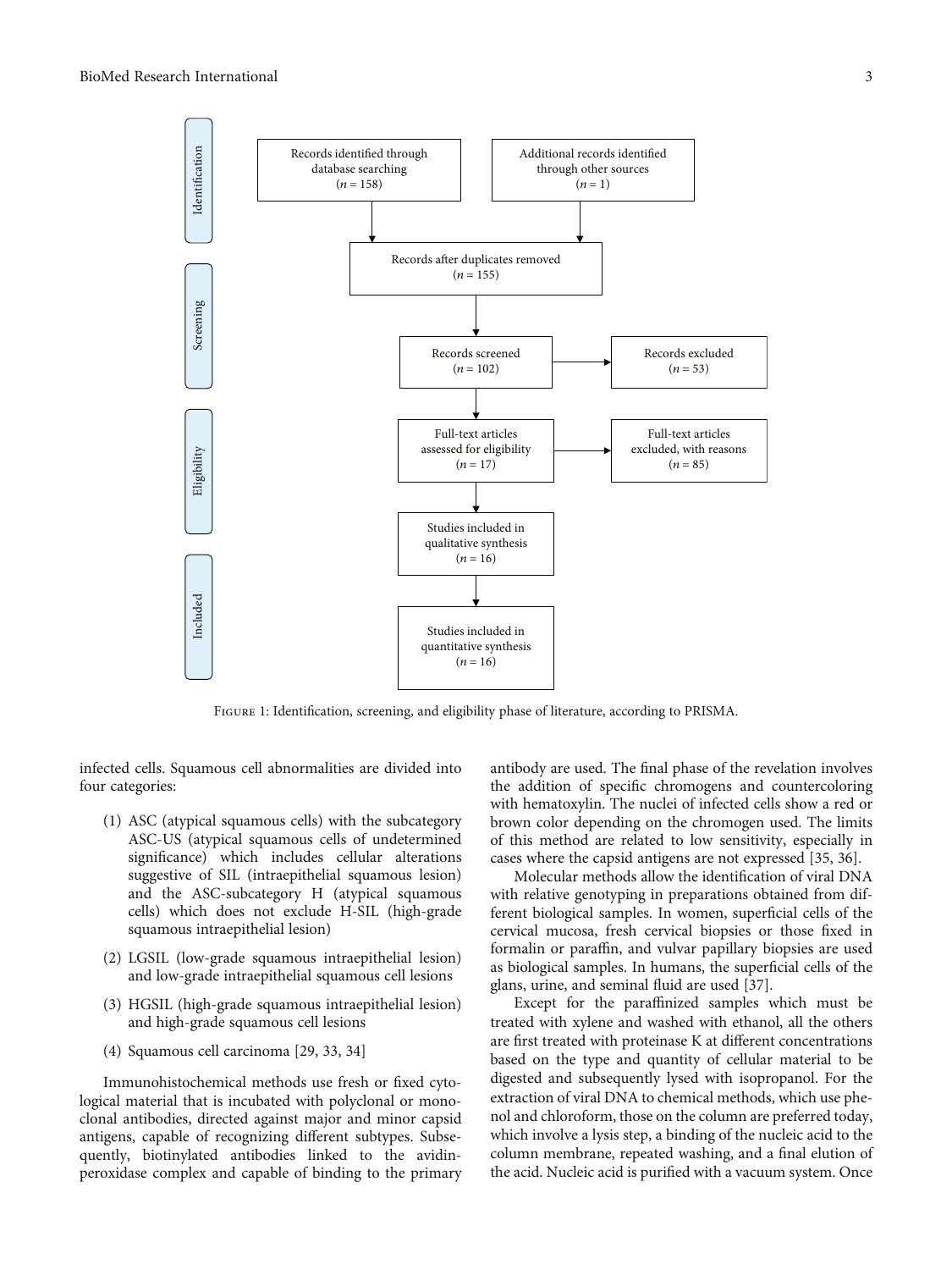Anal cancer vulvar

ancer valued 16 Bowenoid papulosis 16

Type of lesion HPV genotype Cutaneous lesions Vulgar wart 1, 2, 3, 4, 7, 10, 27, 28, 29, 41 Skin carcinomas 5, 8, 14, 17, 20, 47 Mucosal lesions Respiratory papilloma 6, 11 Conjunctive papilloma 6, 11 Oral mucosa lesions Labial lesions 2 Oropharyngeal Cropharyngear<br>
16, 33<br>
december 16, 33 Focal epithelial hyperplasia 13, 32<br>hyperplasia Anogenital mucous lesions Sharp and flat warts 6, 11, 42, 43, 44, 54, 55 Dysplastic lesions: Low grade High grade 16, 18, 45, 56, 58, 31, 33, 35, 51, 52 Giant condyloma 6, 11, 16 Carcinomas of the cervix 16, 18, 31, 33, 35, 39, 45, 51, 52, 56, 58, 59, 66, 68

<span id="page-3-0"></span>TABLE 1: HPV subdivision on its cancerogenicity and pathological signs.

the purified DNA has been obtained, the three main methods used are direct hybridization, signal amplification, and gene amplification (PCR). Direct hybridization uses appropriately labeled probes that bind specifically to homologous DNA sequences contained in the sample to be analyzed. The probe-DNA binding of the sample is then revealed either by using radioactive tracers or by using streptavidin labeled with alkaline phosphatase which is made to act on a suitable substrate [\[38](#page-8-0)–[40\]](#page-8-0). The method of amplification of the nonradioactive signal mostly used and approved by the FDA (U.S. Food and Drug Administration) is "Hybrid Capture" (Digene, Beltsville, MD). It uses specific RNA probes that by binding to viral DNA, if present, form RNA: DNA hybrids that are recognized by universal antibodies linked to the solid phase (microplate). The detection takes place in chemiluminescence with an identification threshold equal to one picogram of viral DNA per ml. The method only allows us to distinguish between high-risk and low-risk genotype and does not identify the single specific genotype. Furthermore, it is not possible to identify coinfections, and the determination of the viral load is semiquantitative (through a chemiluminescence intensity gradient). Since an HPV infection results in both humoral and cell-mediated immune responses, the serological evaluation of anti-HPV antibodies can be used as a virus exposure test. However, the sensitivity is low (50-60%) while the specificity is about 90%. The tests described in the literature are of the immunoenzymatic or

radioimmunoassay type based on the use of type-specific VLPs adsorbed on microplates [\[41\]](#page-8-0).

Gene amplification (polymerase chain reaction) is a PCR technology invented in April 1983 by Kary B. Mullis who received the Nobel Prize in Chemistry for this in 1993. It is a biomolecular technique that allows the exponential amplification in vitro of a given DNA sequence defined as target DNA [[42](#page-8-0), [43\]](#page-8-0).

3.2.1. PCR. The essential components of the PCR reaction mixture are a thermostable DNA polymerase, the "primers" which are single-stranded DNA oligonucleotides complementary to the two ends of the target segment, the deoxyribonucleotide triphosphates (dNTPs), the magnesium ions, and the target DNA. The amplification reaction has three phases:

- (1) Denaturation (separation): the target dsDNA (double-stranded DNA) is denatured at about 95° C and is converted into single-stranded DNA
- (2) Pairing (annealing): the complementary oligonucleotide "primers" at the two ends  $3'$  of the sequence to be amplified hybridize with the two denatured filaments; their sequence is oriented so as to be able to guide DNA polymerization in the stretch between the two regions to which they associate
- (3) Extension: the oligonucleotide "primers", in the presence of the four triphosphate deoxynucleotides and a DNA polymerase, are each extended towards the other but on two different complementary chains leading to the synthesis of two molecules of ds-DNA copies of the delimited target region from the primers. The cycle can also be repeated up to 60 times leading to the exponential amplification of the "target" DNA (target DNA) [[44](#page-8-0)]

Different types of primers designed to amplify highly conserved sequences of the L1, E1, or E6/E7 region of the viral genome can be used for DNA detection of papillomavirus. The most commonly used are the consensus primers directed towards the L1 region of the virus (GP5+/GP6+, MY09/MY11). MY09/MY11 identifies 25 HPV genotypes and generate a 450 bp fragment, while GP5+/GP6+ generates a 140 bp fragment identifying an HPV spectrum similar but not identical to MY09/MY11. The primers directed towards the E6/E7 region that identify only the high-risk genotypes are the pU-IM/pU2R which generate a fragment of 233- 268 bp on the E6 region. Once the amplification reaction is completed, the type-specific identification is carried out which can be carried out using various methods:

- (a) RFLP (restriction fragment length polymorphism) which uses restriction enzymes that generate genotype-specific bands. Interpretation is somewhat difficult in the case of packaging
- (b) ELISA (enzyme-linked immunoabsorbent assay) which uses type-specific oligonucleotide probes in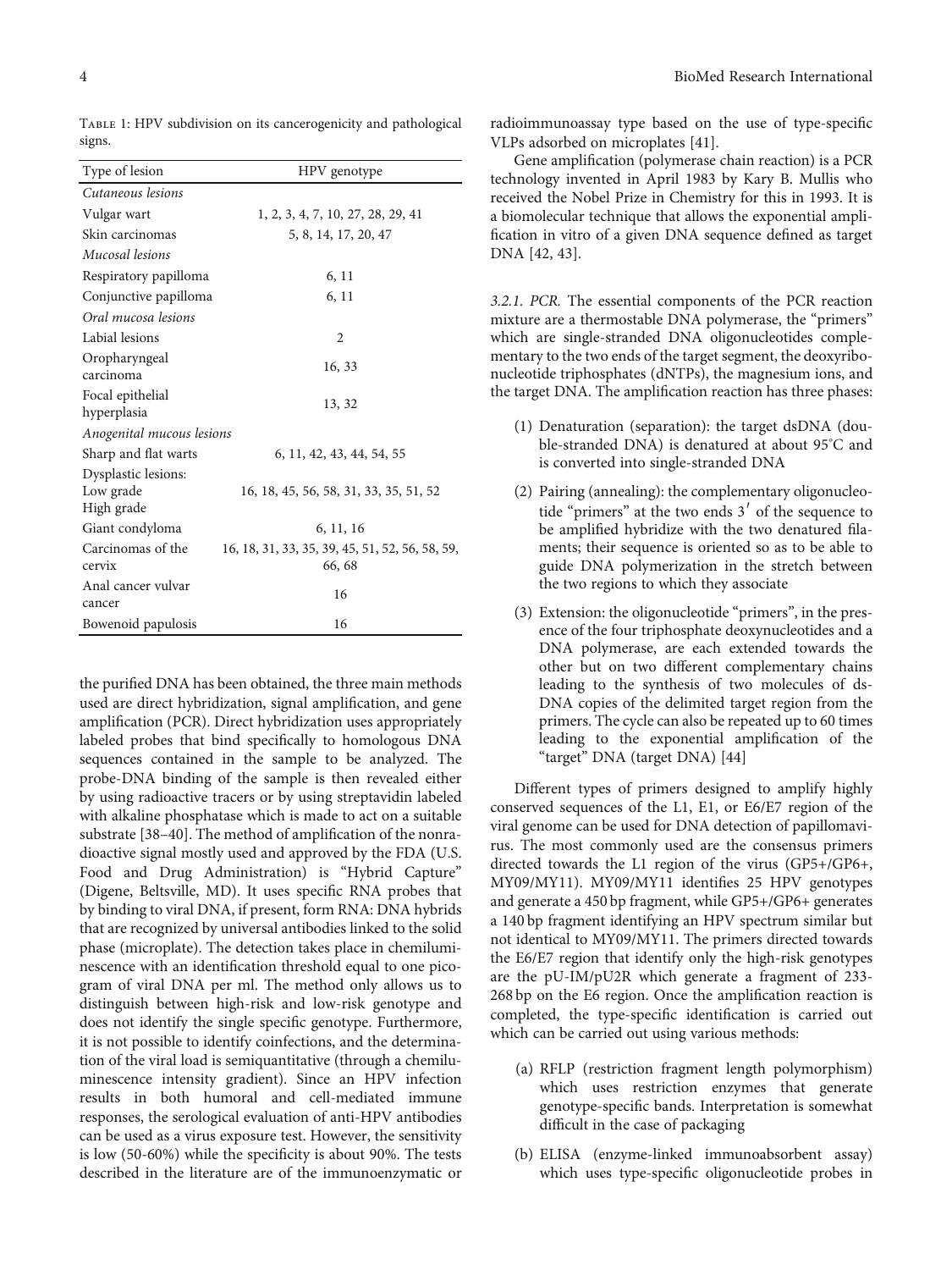microplates and a colorimetric reaction to highlight the hybridization

- (c) LIPA (line probe assay) which identifies amplified DNA by selective hybridization with membraneimmobilized oligonucleotides. The method is sensitive and also has a good level of discrimination in the packaging
- (d) Sequencing that uses terminator nucleotides in which the DNA sequence is determined by enzymatic synthesis of polynucleotide chains interrupted with the addition of dideoxy terminator nucleotides. It allows the identification of the viral genotype by comparing sequences using an automatic sequencer [[35](#page-8-0)]

The viral load is determined using real-time amplification techniques based on the use of highly specific probes which emit a fluorescent signal when probe/DNA hybridization occurs and which allow an accurate quantitative analysis to be performed, also detecting a low number of DNA copies. The fluorescent signal is read in real time at each amplification cycle, generating curves which, compared to a standard, allow for a quantitative evaluation of the viral load. Several studies have shown a statistically valid correlation between viral load and risk of developing cervical cancer and high sensitivity, reproducibility, and speed of execution [[45\]](#page-8-0).

The determination of the mRNA transcripts of E6/E7 oncoproteins, a useful prognostic indicator of the progression of lesions towards cervicocarcinoma, uses NASBA (nucleic acid sequence-based amplification) technology based on isothermal amplification (conducted at 41°C) of the target RNA and on the use of particular probes defined as molecular beacons capable of emitting fluorescence at two different wavelengths when a complementary sequence is present [\[35, 45](#page-8-0)–[47](#page-8-0)].

3.3. Transmission Route. Transmission of the infection occurs with three different methods of contact:

- (i) Direct horizontal contact (saliva-saliva or genital mucous membranes during sexual intercourse): oral sexual contact is certainly one of the most frequent ways of transmission of the papilloma virus; a relationship has been demonstrated between the presence of HPV in the oral cavity and the age of onset of sexual activity in the young; the presence of oral HPV is also more evident in couples in which oral sex is practiced, compared to couples in which only genital sex is practiced; a 10 times higher risk of oral HPV infection was then calculated in patients who have had more than 20 sexual partners in their lifetime compared to individuals with fewer than 3 partners [\[48\]](#page-8-0)
- (ii) Indirect contact (through contaminated medical instruments, utensils, or linen)
- (iii) Vertical maternal-fetal transmission (during childbirth or postnatal) [[49](#page-8-0), [50\]](#page-8-0)

#### 3.4. Oral Signs and Symptoms

- (i) Subclinical infection: the presence of HPV in a clinically normal mucosa is found in about 10% of subjects, which represent a potential reservoir for the transmission of infection
- (ii) Squamous papilloma: it is associated with HPV 6 and 11, and it is the most common manifestation of oral HPV infection; it is localized on the nonkeratinized mucosa (lingual belly, soft palate) or keratinized (hard palate) and appears as an exophytic neoformation with a cauliflower surface. From the histological point of view, it is composed of a connective axis with a villous and papillary morphology (arborescent appearance) covered by a paving epithelium which presents a notable hyperkeratosis and acanthosis (verrucous hyperplasia); at the cellular level, there is a clear vacuolisation of the cells of the spinous layer (koilocytosis) characteristic of HPV infections
- (iii) Verruca vulgaris: it is associated with HPV 2 and 4, is rare in the oral mucosa, and is localized at the level of the keratinized mucosa (lingual dorsum, adherent gingiva); it is found more frequently in children, as a consequence of self-inoculation, and is generally self-limited, resolving in less than 2 years
- (iv) Condyloma acuminata: it is associated with HPV 2, 6, and 11, and it is extremely contagious and is often found associated with genital warts. It is localized on the nonkeratinized mucosa (lingual belly, soft palate) and has a wider implant base than papillomas and warts and a more pinkish color as it is often devoid of hyperkeratosis
- (v) Squamous cell carcinoma: the role of the virus in carcinogenesis of the oral cavity is highly controversial, but it is now believed that HPV infection, in particular HPV 16, is important in the pathogenesis of oropharyngeal cancer (cancer of the back of the mouth); in fact, oropharyngeal tumors are 70% HPV positive (HPV 16), and compared to the healthy mucosa, HPV infection in these tumors is almost 13 times more frequent [[51](#page-9-0)–[53](#page-9-0)]. There is also a whole literature that reports the existence of a significant relationship between the incidence of oropharyngeal cancer and "sexual behavior" (habit of oral sex and the presence of multiple partners). Today, it is hypothesized that the tumor associated with HPV infection follows a different pattern compared to the "classic" tumor of the oral cavity which is generally linked to known risk factors (smoking and alcohol) (Figures [2](#page-5-0) and [3\)](#page-5-0) [\[54](#page-9-0)–[57\]](#page-9-0)

In Figures [4](#page-5-0) and [5](#page-5-0), a singular case can be observed (a 26 year-old female, nonsmoker). The patient comes to the clinician's observation complaining of"a strange coloration of the palate." The area had never shown symptoms and was probably present for a couple of months. Physical examination revealed a nonhomogeneous/granular erythematous area,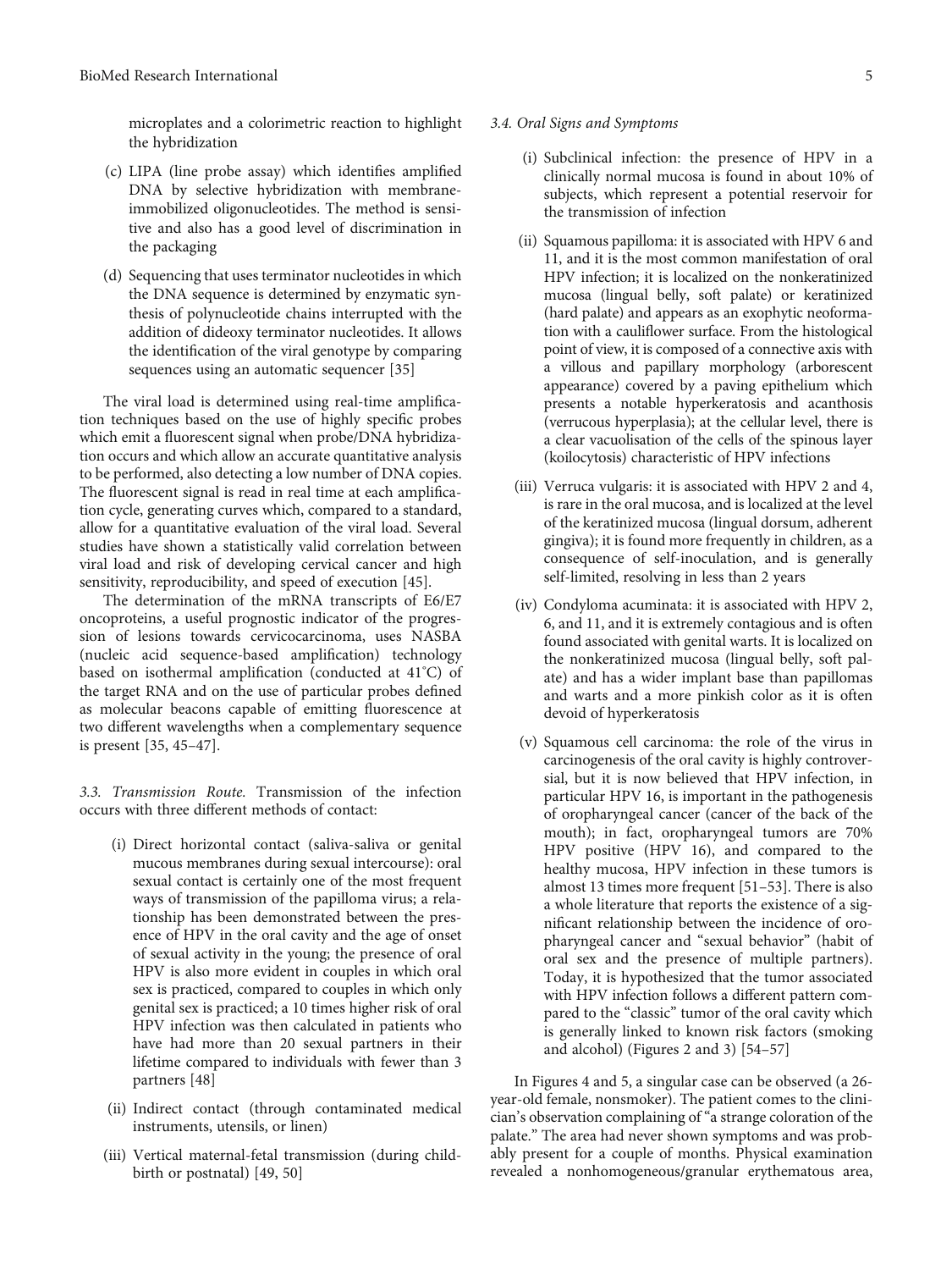<span id="page-5-0"></span>

Figure 2: Oral HPV lesion. With gentle permission from Prof. L. Laino.



Figure 3: Oral HPV lesion. With gentle permission from Prof. L. Laino.



Figure 4: Histology of the lesions. Diagnosis of squamous cell papilloma  $(20 \times 20$  magnification).

with a slightly raised but not vegetating appearance. On palpation, it appeared of regular consistency, not bleeding and not painful. A double biopsy exam is then planned. After disinfection with chlorhexidine 0.20%, locoregional anesthesia is performed and a double lonsanga of the partial thickness mucosa is incised. Haemostasis maneuvers and 1 week control. The biopsy tissues are arranged in two different containers: (i) 10% formalin (for histology) and (ii)



Figure 5: Clinical photograph of the palatal lesion. With gentle permission from Dr. Luca Fiorillo.

temperature-controlled physiological solution (for PCR). Biopsy reported "palatal neoformation," 0*:*6 cm × 0*:*2 sample, and squamous cell papilloma.

3.5. Therapy. Contrary to other viral infectious conditions that respond to drug therapy, for HPV infection, there are no active ingredients available that can eradicate the infection or induce regression of clinical lesions where present. Some drugs have been tested for topical and/or systemic use for the treatment of genital lesions, but to date there are no available treatment for genital lesions. For oral subclinical infection, similar to genital infection, no treatment is provided; none of the antiviral drugs tested (for example, acyclovir and ribavirin) proved effective in eliminating the infection. The management provides for the patient's follow-up and the repetition of the HPV test 8-12 months after the first detection and periodically to verify the eradication of the infection by the immune system. In the presence of HPV-related lesions, their treatment is mainly surgical as they are not responsive to topical application or systemic administration of cytotoxic or immunomodulating drugs. The recommended surgical treatment is the excisional one using a cold blade scalpel, quantum resonance scalpel, or laser, which allows performing the histological examination of the piece. The application of low-level laser therapy (LLLT) protocols to the oral manifestations of viral infections and in particular to the relapses of cold sores (herpes simplex virus 1) [[58](#page-9-0)] is justified by the accelerated healing of the wounds with simultaneous reduction of pain, both key factors in the recurrence of the labial resulting - not often painful and subject to slow healing processes. These aspects are associated with the stimulating action of the patient's immune response, reported for the LLLT [\[59](#page-9-0)–[61\]](#page-9-0). It is good to keep in mind that, by virtue of the multifocality of the HPV oropharyngeal infection, the surgical removal of the lesion does not guarantee the eradication of the infection, since HPV-DNA could persist in the adjacent healthy mucosa [\[62, 63\]](#page-9-0).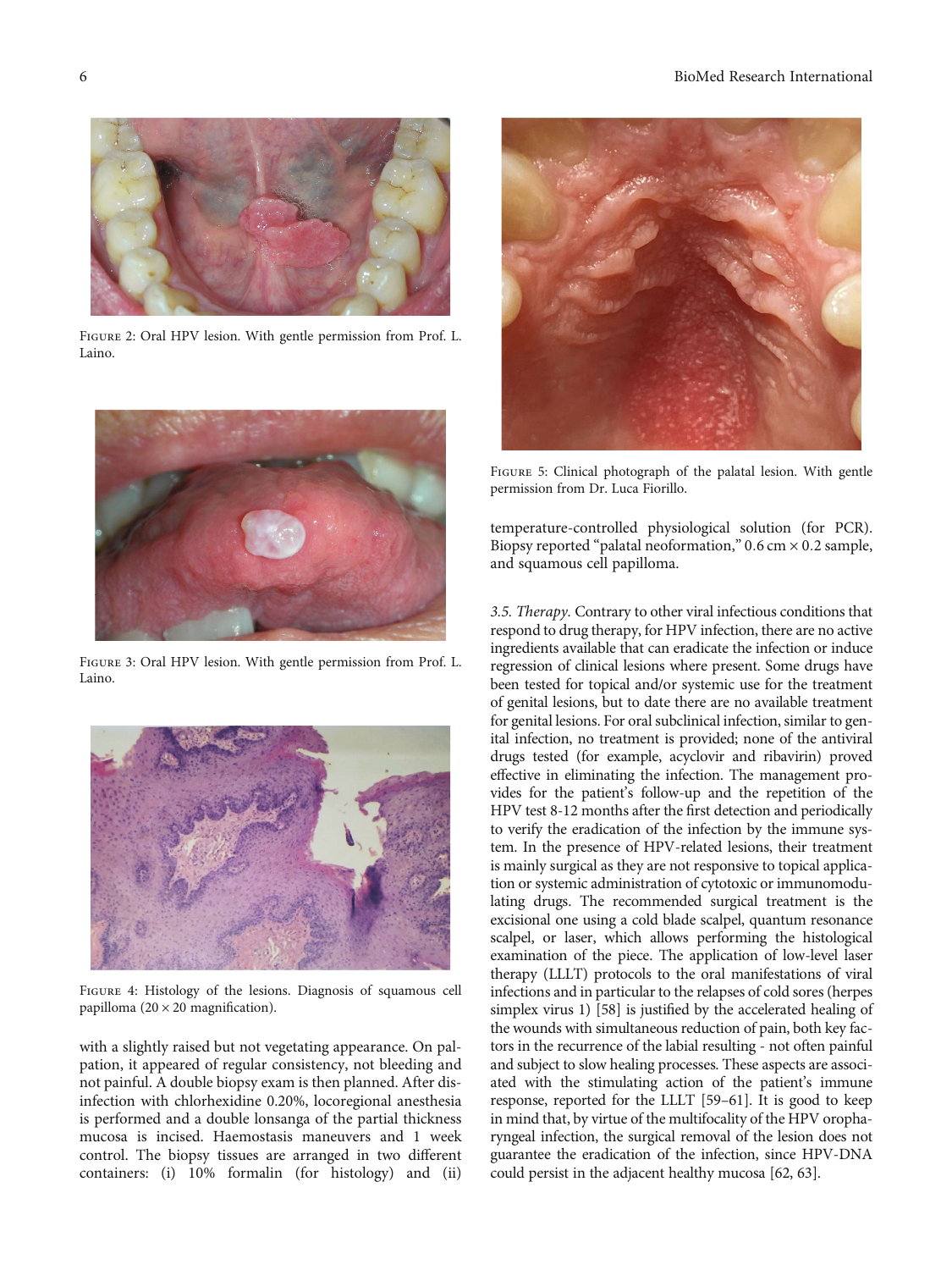| Definition  | Clinical signs               | Description                                                                                     | % of HPV infections                          |
|-------------|------------------------------|-------------------------------------------------------------------------------------------------|----------------------------------------------|
| Subclinical | Normal mucosae               | No clinical or histopathological lesions<br>HPV-DNA revealed by the molecular biology technique | $0 - 81\%$                                   |
| Clinical    | Benign lesion                | Squamous cell papilloma                                                                         | $5 - 62\%$                                   |
| Associated  | Potentially malignant lesion | Oral leukoplakia<br>Oral erythroplakia<br>Oral lichen planus<br>Leukoplakia proliferative wart  | 22-100%<br>$0 - 54%$<br>11-60%<br>$0 - 89\%$ |
|             | Malignant lesion             | Squamous cell carcinoma<br>Verrucous carcinoma                                                  | $0 - 38%$<br>$0 - 7.7\%$                     |

TABLE 2: HPV oral signs.

The new therapeutic perspectives concern the possibility of using "therapeutic vaccines," i.e., real molecules capable of arresting tumor growth linked to vectors directed against some viral antigens and therefore directed against positive HPV CSCs [[64](#page-9-0)–[67\]](#page-9-0).

There are currently three prophylactic vaccines already evaluated by randomized clinical trials, but only the last two have been released:

- (i) Monovalent anti-HPV 16 vaccine
- (ii) Direct quadrivalent vaccine against HPV 6, 11, 16, and 18
- (iii) Bivalent anti-HPV vaccine 16 and 18 [[68](#page-9-0), [69\]](#page-9-0)

The HPV vaccine also protects against oral infection caused by the virus, which causes more than 30% of oropharyngeal cancers. So much so as to lower the prevalence of infection by 88% in those who have carried out at least one dose of vaccine compared to those who have decided not to get vaccinated, the HPV vaccine is indicated for the prevention of cancer 5of the cervix, vulva, vagina, anus, and penis because it has been shown to be able to prevent infection of the most aggressive HPV strains, those that cause warts or cancer.

#### 4. Discussion

The most common malignant neoplasm of the oral cavity is squamous cell carcinoma. According to recent estimates, both the annual incidence rates of the disease and the mortality rates have not decreased in recent years, still representing a serious public health problem. The disease is in fact characterized by considerable local aggression and an often-poor prognosis, with a five-year survival ranging from 59.4% to 67%. The initial hypotheses about a possible etiological role of the virus in oral and oropharyngeal carcinogenesis, dating back to the early 1980s, were subsequently supported by the following evidence:

- (i) The epithelial tropism of the virus
- (ii) The confirmed etiological role of HPV-HR in almost all squamous cell carcinomas of the uterine cervix and in about 40% of cases of other anogenital squamous cell carcinomas
- (iii) The histological similarities between the lining epithelia of the two mucous districts
- (iv) Despite the histological similarities of the two epithelia, it should however be reiterated that the environment of the uterine cervix is much more receptive to the permanence and entry of the virus than any other anatomical site
- (v) The role of the virus in oral carcinogenesis is highly controversial [[14](#page-7-0)]

HPV-associated cancer, on the other hand, occurs in young subjects, mainly men, is independent of traditional risk factors, and is instead correlated with sexual behavior (number of partners, age of sexual onset, and orgenital sexual practices), mainly involving oropharynx (e.g., palatine pillars, tonsils, lingual base, lower face of the soft palate, pendulous veil, and posterior pharynx wall) (Table 2) [\[70\]](#page-9-0).

In some cases, a combined protocol may be required for diagnosis. The biopsy intervention can be split and stored in a different way so as to perform a double analysis with a single surgical intervention on the patient. Keeping part of the excised tissue in formalin and part in physiological can allow performing both a histological examination (formalin) and a PCR test to identify traces of DNA of certain viral strains. However, there are reported cases where PCR is negative and histology is positive (Figures [4](#page-5-0) and [5\)](#page-5-0) [\[70\]](#page-9-0). This may be related to the fact that a limited number of viral strains are considered in the PCR test [[71\]](#page-9-0).

The virus is normally found in the genital and perianal area. If these come into contact with the mouth, the passage into the oropharyngeal mucosa is quite obvious. In most cases, the infection resolves spontaneously and the virus disappears. In other cases, however, it lurks and can give rise to pretumor lesions. The cigarette itself is a risk factor for various forms of airway cancer, including the oropharynx. Smoking aggravates the state of inflammation and could facilitate the evolution of tissues towards cancer. It is possible that smoking also acts on the defensive capacities of the immune system at the level of the mucous membranes: marijuana smoke, for example, has been associated with a greater risk of oral HPV infection, and it is believed precisely because of its immunodepressive activity. It should be checked whether the same also applies to the cigarette one. Limiting the number of oral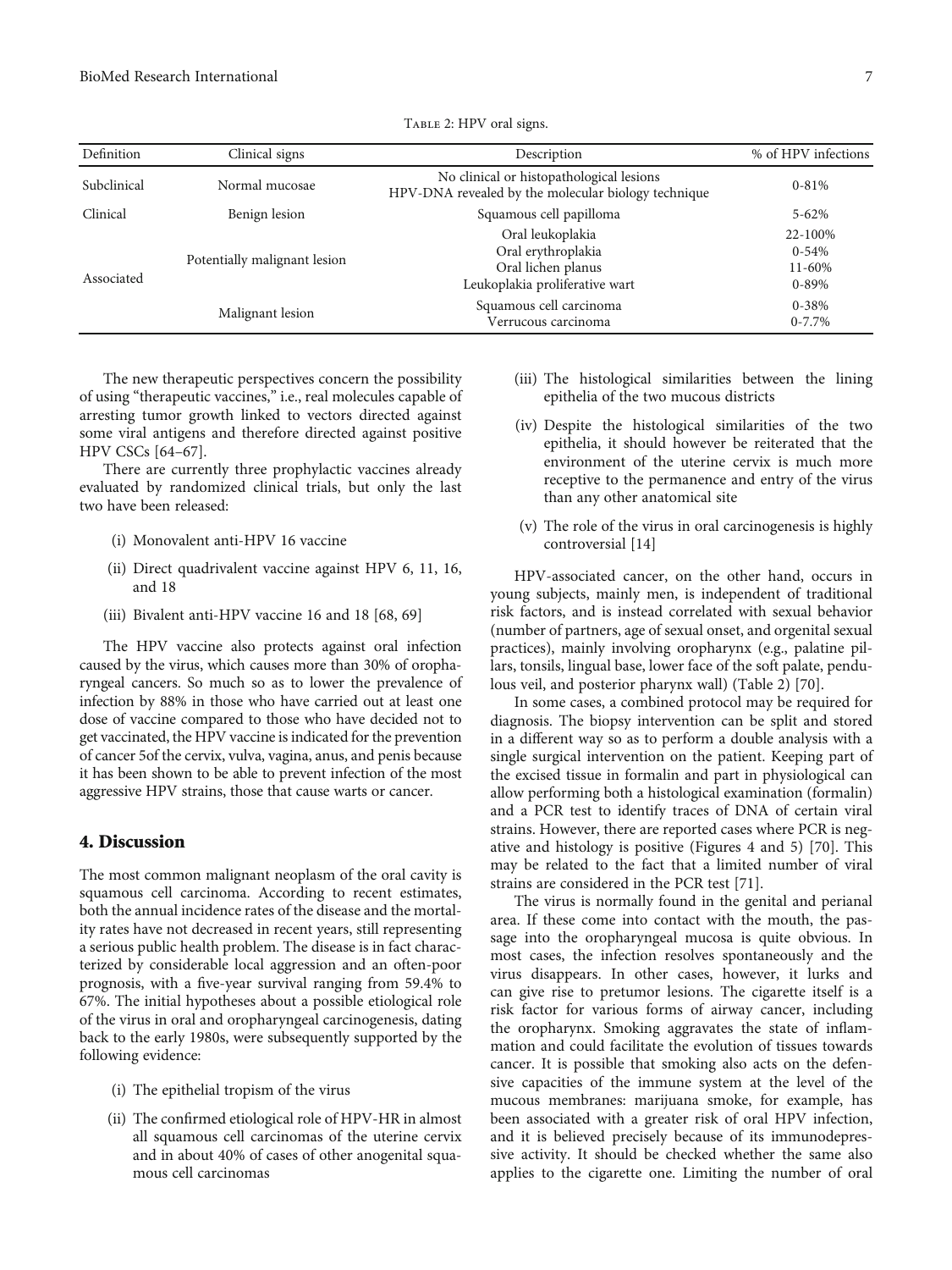<span id="page-7-0"></span>sex partners, not smoking, and getting vaccinated against HPV are three strategies for reducing risk [\[50](#page-8-0), [72\]](#page-9-0).

## 5. Conclusions

Patients at risk or those already affected by the disease must undergo periodic checks by both ENT (ear, nose, and throat)/dentist (ENT/D) and gynecologist. The ENT/D and the gynecologist, in synergy, could schedule follow-ups for these patients at risk, even for couples. The sensation of an oral-pharyngeal foreign body, the pain or burning of the oral mucosa, and the bleeding (even if rare) immediately require a specialist visit and therefore the appropriate care of the case. In recent decades, the amount of information regarding HPV infection and its oncogenic potential has grown considerably, hand in hand with the progress of molecular biology techniques applied to the diagnostic, preventive, and therapeutic management of HPV-induced lesions. Understanding the interactions between the viral agent and the host has provided new targets for the control of the infection and laid the foundation for the formulation of new targeted therapeutic protocols. It is essential to emphasize that the general population has little knowledge about the methods of transmission and clinical presentation of HPV infection, an aspect mostly due to the scarcity of information campaigns, the implementation of which is desirable in order to achieve better infection control. While waiting for these information and prevention programs to be implemented, the role of the dentist is of great importance, for head and neck cancer detection too.

#### Data Availability

Data are free and available upon request to corresponding authors.

#### Conflicts of Interest

The authors declare no conflict of interest.

# Authors' Contributions

G.S. and M.T.F. were responsible for the conceptualization. A.M. and G.C. were responsible for the methodology. C.D.A. was responsible for the formal analysis. R.D.S. was responsible for the investigation. G.S. was responsible for the data curation. L.F. was responsible for the writing of the original draft. A.V.A. and L.L. were responsible for the visualization. A.S.H. and G.Sp. were responsible for the supervision. M.C. was responsible for the project administration. All authors have read and agreed to the published version of the manuscript.

## References

- [1] J. D. Strickley, J. L. Messerschmidt, M. E. Awad et al., "Immunity to commensal papillomaviruses protects against skin cancer," Nature, vol. 575, no. 7783, pp. 519–522, 2019.
- [2] M. Scudellari, "HPV: Sex, cancer and a virus," Nature, vol. 503, no. 7476, pp. 330–332, 2013.
- [3] J. M. Crow, "HPV: the global burden," Nature, vol. 488, no. 7413, pp. S2–S3, 2012.
- [4] R. Zelkowitz, "Cancer. HPV casts a wider shadow," Science, vol. 323, no. 5914, pp. 580-581, 2009.
- [5] J. Cohen, "Public health. HPV's peculiarities, from infection to disease," Science, vol. 308, no. 5722, 2005.
- [6] J. M. Cain and M. K. Howett, "CANCER: Preventing Cervical Cancer," Science, vol. 288, no. 5472, pp. 1753–1755, 2000.
- [7] M. Lechner, C. E. Breeze, J. F. O'Mahony, and L. Masterson, "Early detection of HPV-associated oropharyngeal cancer," Lancet, vol. 393, no. 10186, 2019.
- [8] S. de Sanjose and S. Delany-Moretlwe, "HPV vaccines can be the hallmark of cancer prevention," Lancet, vol. 394, no. 10197, pp. 450-451, 2019.
- [9] K. Canfell, J. J. Kim, M. Brisson et al., "Mortality impact of achieving WHO cervical cancer elimination targets: a comparative modelling analysis in 78 low-income and lower-middleincome countries," Lancet, vol. 395, no. 10224, pp. 591–603, 2020.
- [10] M. Brisson, J. J. Kim, K. Canfell et al., "Impact of HPV vaccination and cervical screening on cervical cancer elimination: a comparative modelling analysis in 78 low-income and lowermiddle-income countries," Lancet, vol. 395, no. 10224, pp. 575–590, 2020.
- [11] M. H. Shaikh, N. A. McMillan, and N. W. Johnson, "HPVassociated head and neck cancers in the Asia Pacific: a critical literature review & meta-analysis," Cancer Epidemiology, vol. 39, no. 6, pp. 923–938, 2015.
- [12] M. H. Shaikh, D. T. W. Clarke, N. W. Johnson, and N. A. J. McMillan, "Can gene editing and silencing technologies play a role in the treatment of head and neck cancer?," Oral Oncology, vol. 68, pp. 9–19, 2017.
- [13] C. Scully and L. P. Samaranayake, "Emerging and changing viral diseases in the new millennium," Oral Diseases, vol. 22, no. 3, pp. 171–179, 2016.
- [14] C. Scully, "Oral squamous cell carcinoma; from an hypothesis about a virus, to concern about possible sexual transmission," Oral Oncology, vol. 38, no. 3, pp. 227–234, 2002.
- [15] M. Rouers, P. Truntzer, S. Dubourg, S. Guihard, D. Antoni, and G. Noël, "Dental state in patients with head and neck cancers," Cancer/Radiothérapie, vol. 19, no. 3, pp. 205–210, 2015.
- [16] M. Robinson, A. Schache, P. Sloan, and S. Thavaraj, "HPV specific testing: a requirement for oropharyngeal squamous cell carcinoma patients," Head and Neck Pathology, vol. 6, Supplement 1, pp. 83–90, 2012.
- [17] I. M. Morgan, L. J. DiNardo, and B. Windle, "Integration of human papillomavirus genomes in head and neck cancer: is it time to consider a paradigm shift?," Viruses, vol. 9, no. 8, 2017.
- [18] D. M. Meyer, L. M. Kaste, K. M. Lituri, S. Tomar, C. H. Fox, and P. E. Petersen, "Policy development fosters collaborative practice: the example of the Minamata Convention on Mercury," Dental Clinics of North America, vol. 60, no. 4, pp. 921–942, 2016.
- [19] S. V. Krishna Rao, G. Mejia, K. Roberts-Thomson, and R. Logan, "Epidemiology of oral cancer in Asia in the past decade–an update (2000-2012)," Asian Pacific Journal of Cancer Prevention, vol. 14, no. 10, pp. 5567–5577, 2013.
- [20] C. D. James, I. M. Morgan, and M. L. Bristol, "The relationship between estrogen-related signaling and human papillomavirus positive cancers," Pathogens, vol. 9, no. 5, 2020.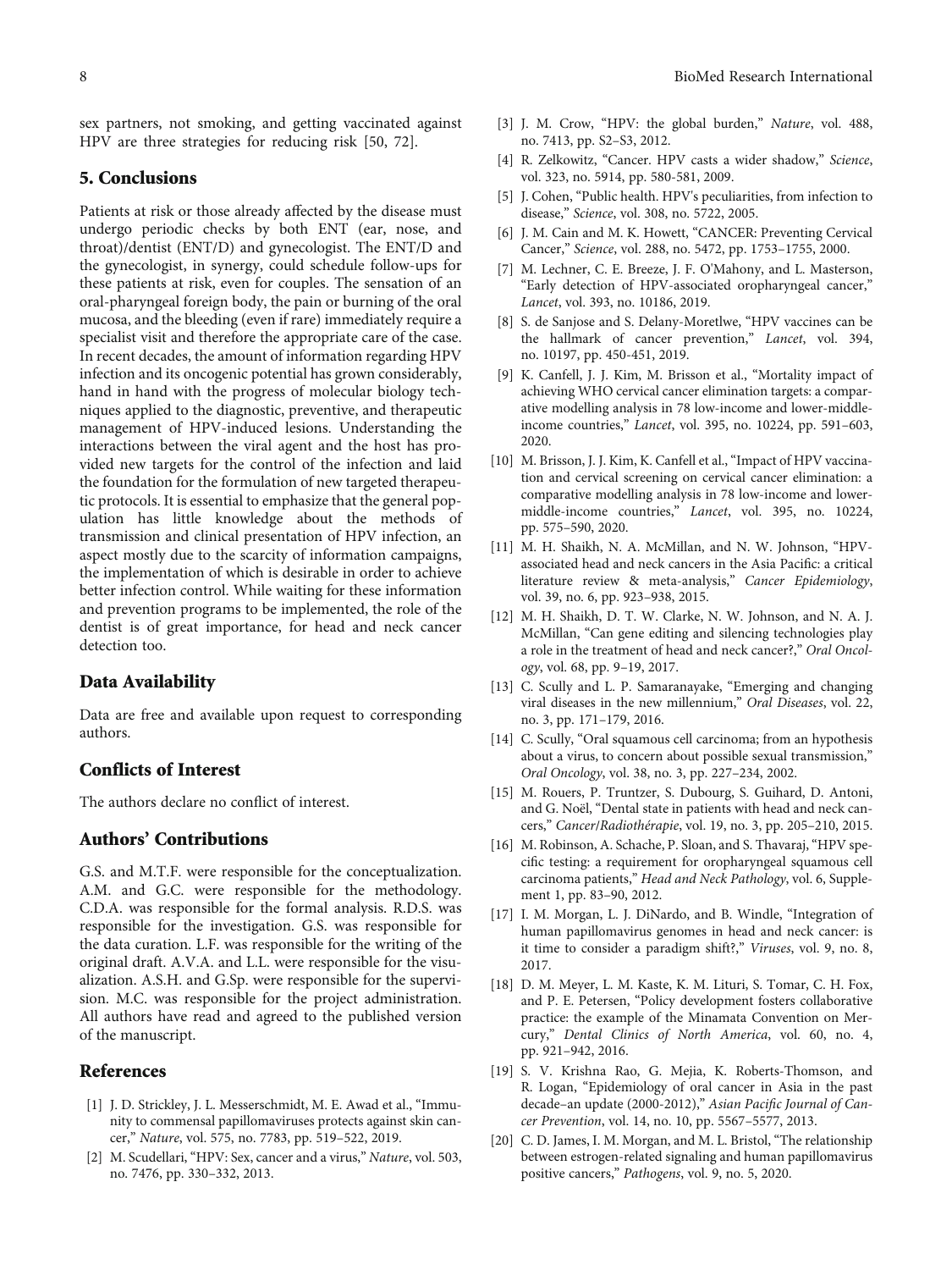- <span id="page-8-0"></span>[21] C. D. James, D. Das, M. L. Bristol, and I. M. Morgan, "Activating the DNA damage response and suppressing innate immunity: human papillomaviruses walk the line," Pathogens, vol. 9, no. 6, 2020.
- [22] A. L. Galbiatti, J. A. Padovani-Junior, J. V. Maníglia, C. D. Rodrigues, É. C. Pavarino, and E. M. Goloni-Bertollo, "Head and neck cancer: causes, prevention and treatment," Brazilian Journal of Otorhinolaryngology, vol. 79, no. 2, pp. 239–247, 2013.
- [23] N. J. Farsi, M. el-Zein, H. Gaied et al., "Sexual behaviours and head and neck cancer: a systematic review and meta- analysis," Cancer Epidemiology, vol. 39, no. 6, pp. 1036–1046, 2015.
- [24] J. L. Cleveland, M. L. Junger, M. Saraiya, L. E. Markowitz, E. F. Dunne, and J. B. Epstein, "The connection between human papillomavirus and oropharyngeal squamous cell carcinomas in the United States: implications for dentistry," The Journal of the American Dental Association, vol. 142, no. 8, pp. 915– 924, 2011.
- [25] M. L. Bristol, D. Das, and I. M. Morgan, "Why human papillomaviruses activate the DNA damage response (DDR) and how cellular and viral replication persists in the presence of DDR signaling," Viruses, vol. 9, no. 10, 2017.
- [26] N. Boguñá, L. Capdevila, and E. Jané-Salas, "Relationship of human papillomavirus with diseases of the oral cavity," Medicina Clínica, vol. 153, no. 4, pp. 157–164, 2019.
- [27] A. P. South, N. Y. den Breems, T. Richa et al., "Mutation signature analysis identifies increased mutation caused by tobacco smoke associated DNA adducts in larynx squamous cell carcinoma compared with oral cavity and oropharynx," Scientific Reports, vol. 9, no. 1, 2019.
- [28] N. Osazuwa-Peters, E. Adjei Boakye, R. L. Rohde et al., "Understanding of risk factors for the human papillomavirus (HPV) infection based on gender and race," Scientific Reports, vol. 9, no. 1, 2019.
- [29] N. U. Ahmed, P. Rojas, and A. Degarege, "Knowledge of cervical cancer and adherence to Pap smear screening test among female university students in a multiethnic institution, USA," Journal of the National Medical Association, vol. 112, no. 3, pp. 300–307, 2020.
- [30] S. Krifka, K. A. Hiller, C. Bolay et al., "Function of MAPK and downstream transcription factors in monomer-induced apoptosis," Biomaterials, vol. 33, no. 3, pp. 740–750, 2012.
- [31] A. Eckhardt, P. Müller, K. A. Hiller et al., "Influence of TEGDMA on the mammalian cell cycle in comparison with chemotherapeutic agents," Dental Materials, vol. 26, no. 3, pp. 232–241, 2010.
- [32] V. D'Antò, R. Valletta, M. Amato et al., "Effect of nickel chloride on cell proliferation," The Open Dentistry Journal, vol. 6, no. 1, pp. 177–181, 2012.
- [33] G. Sroczynski, E. Esteban, A. Widschwendter et al., "Reducing overtreatment associated with overdiagnosis in cervical cancer screening-a model-based benefit-harm analysis for Austria," International Journal of Cancer, vol. 147, no. 4, pp. 1131– 1142, 2020.
- [34] T. Setayesh, M. Kundi, A. Nersesyan et al., "Use of micronucleus assays for the prediction and detection of cervical cancer: a meta-analysis," Carcinogenesis, vol. 41, no. 10, pp. 1318– 1328, 2020.
- [35] J. Li, X. Rong, Y. Liu, and J. Du, "Expression of PI3K and ERK in Uygur and Han patients with cervical squamous cancer," International Journal of Clinical and Experimental Pathology, vol. 13, no. 9, pp. 2326–2332, 2020.
- [36] G. Grilli, F. Hermida-Prado, M. Álvarez-Fernández et al., "Impact of notch signaling on the prognosis of patients with
- vol. 110, article 105003, 2020. [37] J. A. Dembowski and N. A. Deluca, "Purification of viral DNA for the identification of associated viral and cellular proteins," Journal of Visualized Experiments, vol. 126, Article ID e56374,

head and neck squamous cell carcinoma," Oral Oncology,

[38] R. Patini, P. Gallenzi, G. Spagnuolo et al., "Correlation between metabolic syndrome, periodontitis and reactive oxygen species production. A pilot study," The Open Dentistry Journal, vol. 11, no. 1, pp. 621–627, 2017.

2017.

- [39] G. Nocca, C. Callà, G. E. Martorana et al., "Effects of dental methacrylates on oxygen consumption and redox status of human pulp cells," BioMed Research International, vol. 2014, Article ID 956579, 10 pages, 2014.
- [40] G. Marenzi, F. Impero, F. Scherillo, J. C. Sammartino, A. Squillace, and G. Spagnuolo, "Effect of different surface treatments on titanium dental implant micro-morphology," Materials, vol. 12, no. 5, 2019.
- [41] N. F. Saba, A. R. Dinasarapu, K. R. Magliocca et al., "Signatures of somatic mutations and gene expression from p16INK4A positive head and neck squamous cell carcinomas (HNSCC)," PLoS One, vol. 15, no. 9, article e0238497, 2020.
- [42] C. Miguel Haddad Kury, K. Santos, F. N. Carestiato et al., "Human papillomavirus prevalence, genomic diversity and related risk factors in HIV-positive women from a countryside city in the state of Rio de Janeiro," Human Vaccines & Immunotherapeutics, pp. 1–7, 2020.
- [43] I. Gupta, L. Ghabreau, H. al-Thawadi et al., "Co-incidence of human papillomaviruses and Epstein-Barr virus is associated with high to intermediate tumor grade in human head and neck cancer in Syria," Frontiers in Oncology, vol. 10, 2020.
- [44] O. Veijalainen, S. Kares, L. Kotaniemi-Talonen et al., "Primary HPV screening for cervical cancer: results after two screening rounds in a regional screening program in Finland," Acta Obstetricia et Gynecologica Scandinavica, 2020.
- [45] J. G. Augustin, C. Lepine, A. Morini et al., "HPV detection in head and neck squamous cell carcinomas: what is the issue?," Frontiers in Oncology, vol. 10, 2020.
- [46] L. S. Arroyo Mühr, C. Lagheden, J. Lei et al., "Deep sequencing detects human papillomavirus (HPV) in cervical cancers negative for HPV by PCR," British Journal of Cancer, vol. 123, no. 12, pp. 1790–1795, 2020.
- [47] M. Cicciù, A. S. Herford, E. Stoffella, G. Cervino, and D. Cicciù, "Protein-signaled guided bone regeneration using titanium mesh and Rh-BMP2 in oral surgery: a case report involving left mandibular reconstruction after tumor resection," The Open Dentistry Journal, vol. 6, no. 1, pp. 51–55, 2012.
- [48] A. M. Degener, L. Laino, A. Pierangeli, G. Accappaticcio, D. Innocenzi, and S. Pala, "Human papillomavirus-32 positive extragenital bowenoid papulosis (BP) in a HIV patient with typical genital BP localization," Sexually Transmitted Diseases, vol. 31, no. 10, pp. 619–622, 2004.
- [49] R. Idotta, M. T. Fiorino, P. Surace, F. Arena, and I. Scopelliti, "Gynecological screening for HPV infection," Clinical and Experimental Obstetrics & Gynecology, vol. 34, no. 4, pp. 242- 243, 2007.
- [50] L. Galati, C. Peronace, M. T. Fiorillo et al., "Six years genotype distribution of human papillomavirus in Calabria Region,